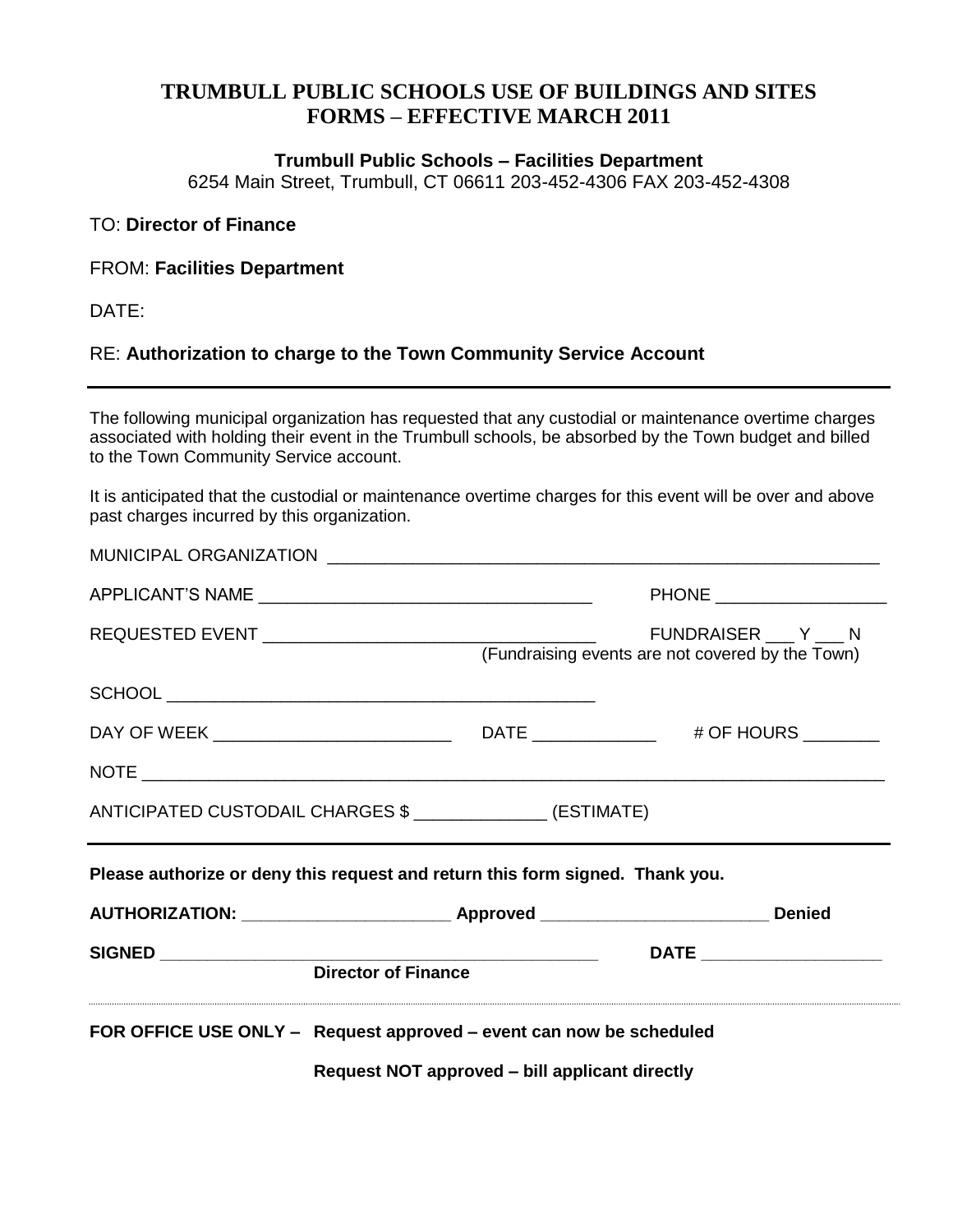## Trumbull Public School – Facilities Department

Stage Requirements Form – Trumbull High School (This is not the application to use facilities)

In order that we may provide the best service possible to groups using our auditorium, information is required regarding your needs for lighting, audio and the stage. Please review this form and complete according to your requirements. Thank you.

## **Lighting**

|                    | ________ YES _______ NO                                                                                                                                                                                                                                                             |                  | Will have need of the auditorium lights                                                                                                                                                                                                                                                                                                                                                                          |  |  |  |
|--------------------|-------------------------------------------------------------------------------------------------------------------------------------------------------------------------------------------------------------------------------------------------------------------------------------|------------------|------------------------------------------------------------------------------------------------------------------------------------------------------------------------------------------------------------------------------------------------------------------------------------------------------------------------------------------------------------------------------------------------------------------|--|--|--|
|                    | VES NO                                                                                                                                                                                                                                                                              |                  | Will have need of stage lights.                                                                                                                                                                                                                                                                                                                                                                                  |  |  |  |
|                    | $\begin{array}{ccc} \begin{array}{ccc} \text{\color{blue}{\large\bf 1}} & \text{\color{blue}{\large\bf 1}} & \text{\color{blue}{\large\bf 1}} \\ \text{\color{blue}{\large\bf 2}} & \text{\color{blue}{\large\bf 1}} & \text{\color{blue}{\large\bf 2}} \\ \end{array} \end{array}$ |                  | Will have need of the house lights.                                                                                                                                                                                                                                                                                                                                                                              |  |  |  |
| YES                |                                                                                                                                                                                                                                                                                     | $\frac{1}{2}$ NO | Will have need of follow spot.                                                                                                                                                                                                                                                                                                                                                                                   |  |  |  |
|                    | ________ YES _______ NO                                                                                                                                                                                                                                                             |                  | Will have need of lights gelled.                                                                                                                                                                                                                                                                                                                                                                                 |  |  |  |
|                    |                                                                                                                                                                                                                                                                                     |                  |                                                                                                                                                                                                                                                                                                                                                                                                                  |  |  |  |
|                    |                                                                                                                                                                                                                                                                                     |                  | <u> 1989 - Johann Stoff, deutscher Stoff, der Stoff, der Stoff, der Stoff, der Stoff, der Stoff, der Stoff, der S</u>                                                                                                                                                                                                                                                                                            |  |  |  |
|                    |                                                                                                                                                                                                                                                                                     |                  |                                                                                                                                                                                                                                                                                                                                                                                                                  |  |  |  |
|                    |                                                                                                                                                                                                                                                                                     |                  |                                                                                                                                                                                                                                                                                                                                                                                                                  |  |  |  |
|                    |                                                                                                                                                                                                                                                                                     |                  |                                                                                                                                                                                                                                                                                                                                                                                                                  |  |  |  |
|                    |                                                                                                                                                                                                                                                                                     |                  |                                                                                                                                                                                                                                                                                                                                                                                                                  |  |  |  |
| <b>Audio</b>       |                                                                                                                                                                                                                                                                                     |                  |                                                                                                                                                                                                                                                                                                                                                                                                                  |  |  |  |
|                    | <b>YES</b>                                                                                                                                                                                                                                                                          | <b>NO</b>        | Will have need of audio system.                                                                                                                                                                                                                                                                                                                                                                                  |  |  |  |
| <b>EXAMPLE YES</b> |                                                                                                                                                                                                                                                                                     | <b>NO</b>        | Will have need of a live mike. Number of mikes needed ______.<br>Position of mikes:                                                                                                                                                                                                                                                                                                                              |  |  |  |
|                    |                                                                                                                                                                                                                                                                                     |                  | $\begin{picture}(150,10) \put(0,0){\dashbox{0.5}(10,0){ }} \put(150,0){\circle{10}} \put(150,0){\circle{10}} \put(150,0){\circle{10}} \put(150,0){\circle{10}} \put(150,0){\circle{10}} \put(150,0){\circle{10}} \put(150,0){\circle{10}} \put(150,0){\circle{10}} \put(150,0){\circle{10}} \put(150,0){\circle{10}} \put(150,0){\circle{10}} \put(150,0){\circle{10}} \put(150,$<br><b>UR</b><br>$\overline{C}$ |  |  |  |
|                    |                                                                                                                                                                                                                                                                                     |                  | <b>DC</b><br>$\overline{\phantom{a}}$ DL<br><b>DR</b><br>R                                                                                                                                                                                                                                                                                                                                                       |  |  |  |
|                    | <b>YES</b>                                                                                                                                                                                                                                                                          | <b>NO</b>        | Will have need of sound effects through audio system.                                                                                                                                                                                                                                                                                                                                                            |  |  |  |

Sound effects will be (source):

 $\frac{1}{\sqrt{2\pi}}$  ,  $\frac{1}{\sqrt{2\pi}}$  ,  $\frac{1}{\sqrt{2\pi}}$  ,  $\frac{1}{\sqrt{2\pi}}$  ,  $\frac{1}{\sqrt{2\pi}}$  ,  $\frac{1}{\sqrt{2\pi}}$  ,  $\frac{1}{\sqrt{2\pi}}$  ,  $\frac{1}{\sqrt{2\pi}}$  ,  $\frac{1}{\sqrt{2\pi}}$  ,  $\frac{1}{\sqrt{2\pi}}$  ,  $\frac{1}{\sqrt{2\pi}}$  ,  $\frac{1}{\sqrt{2\pi}}$  ,  $\frac{1}{\sqrt{2\pi}}$  ,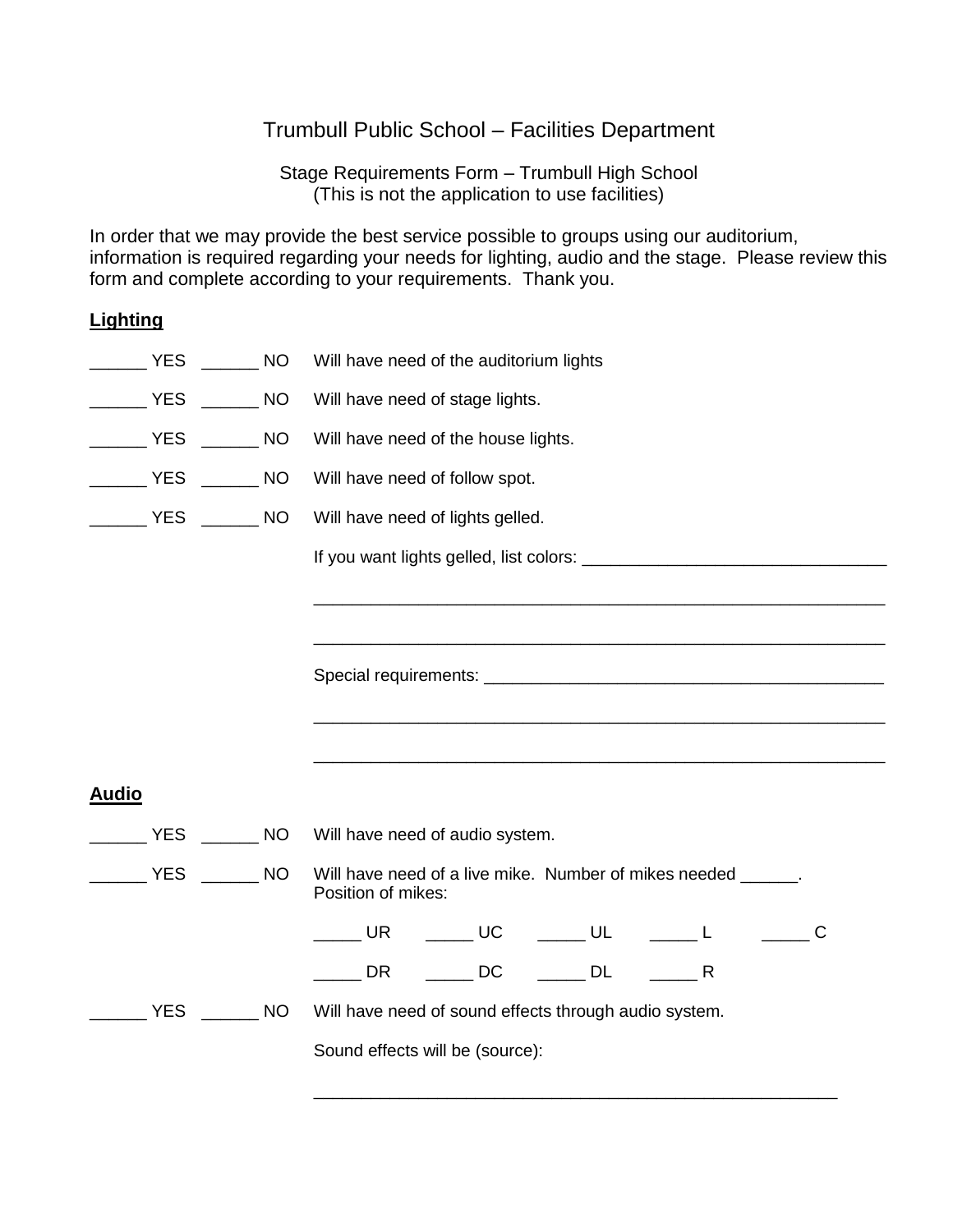# **Trumbull Public Schools – Facilities Department**

Contract to Use Facilities (This is not the application to use facilities)

| AGREEMENT: This contract constitutes an agreement between the Trumbull Public Schools and this<br>organization to use the facilities for the stated number of days and for the agreed to fee. There are no<br>refunds due to cancellations or snow days within the session period. School cancelled days may be<br>made up within the session period. |                                                        |                            |                                       |  |
|-------------------------------------------------------------------------------------------------------------------------------------------------------------------------------------------------------------------------------------------------------------------------------------------------------------------------------------------------------|--------------------------------------------------------|----------------------------|---------------------------------------|--|
|                                                                                                                                                                                                                                                                                                                                                       | Group Category by Policy _________                     |                            |                                       |  |
| Municipal or Nonmunicipal (Allem Lin Town Private Organization Terms) Nonresident                                                                                                                                                                                                                                                                     |                                                        |                            |                                       |  |
|                                                                                                                                                                                                                                                                                                                                                       | _______ Nonprofit                                      |                            | Other                                 |  |
|                                                                                                                                                                                                                                                                                                                                                       |                                                        |                            |                                       |  |
|                                                                                                                                                                                                                                                                                                                                                       |                                                        |                            |                                       |  |
|                                                                                                                                                                                                                                                                                                                                                       |                                                        |                            |                                       |  |
|                                                                                                                                                                                                                                                                                                                                                       | SESSION PERIOD <b>And Accept and Accept and Accept</b> |                            |                                       |  |
| ACTUAL CLASSROOMS TO BE ATTACHED TO THIS CONTRACT.                                                                                                                                                                                                                                                                                                    |                                                        |                            |                                       |  |
| A. # OF CLASSROOMS REQUIRED PER WEEK                                                                                                                                                                                                                                                                                                                  |                                                        |                            | _______________classrooms per<br>week |  |
| B. # OF OTHER LOCATION PER WEEK                                                                                                                                                                                                                                                                                                                       |                                                        | per week                   |                                       |  |
| C. # OF HOURS THE CLASSROOM WILL BE USED PER DAY                                                                                                                                                                                                                                                                                                      |                                                        |                            | _____________ hours per day           |  |
| D. RATE PER CLASSROOM                                                                                                                                                                                                                                                                                                                                 |                                                        |                            | \$____________ per classroom          |  |
| E. UTILITY SURCHARGE PER CLASSROOM                                                                                                                                                                                                                                                                                                                    |                                                        |                            | \$____________ per classroom          |  |
| F. # OF WEEKS PER SESSION (UP TO A THREE MONTH PERIOD)                                                                                                                                                                                                                                                                                                |                                                        | <b>Example 18 Weeks</b>    |                                       |  |
| G. AVERAGE CUSTODIAL FEES PER SESSION                                                                                                                                                                                                                                                                                                                 |                                                        |                            | <u>___________</u> per session        |  |
| H. CONTINUING EDUCATION FEE (if applicable)                                                                                                                                                                                                                                                                                                           |                                                        | \$____________ per session |                                       |  |
|                                                                                                                                                                                                                                                                                                                                                       | TOTAL OF CONTRACT                                      | $\mathsf{\$}$              | Der session                           |  |
| SIGNED<br>ORGANIZATION REPRESENTATIVE                                                                                                                                                                                                                                                                                                                 |                                                        |                            | DATED _____________________           |  |
|                                                                                                                                                                                                                                                                                                                                                       |                                                        |                            |                                       |  |
| SIGNED<br>FACILITIES DEPARTMENT                                                                                                                                                                                                                                                                                                                       |                                                        |                            | DATED ___________________             |  |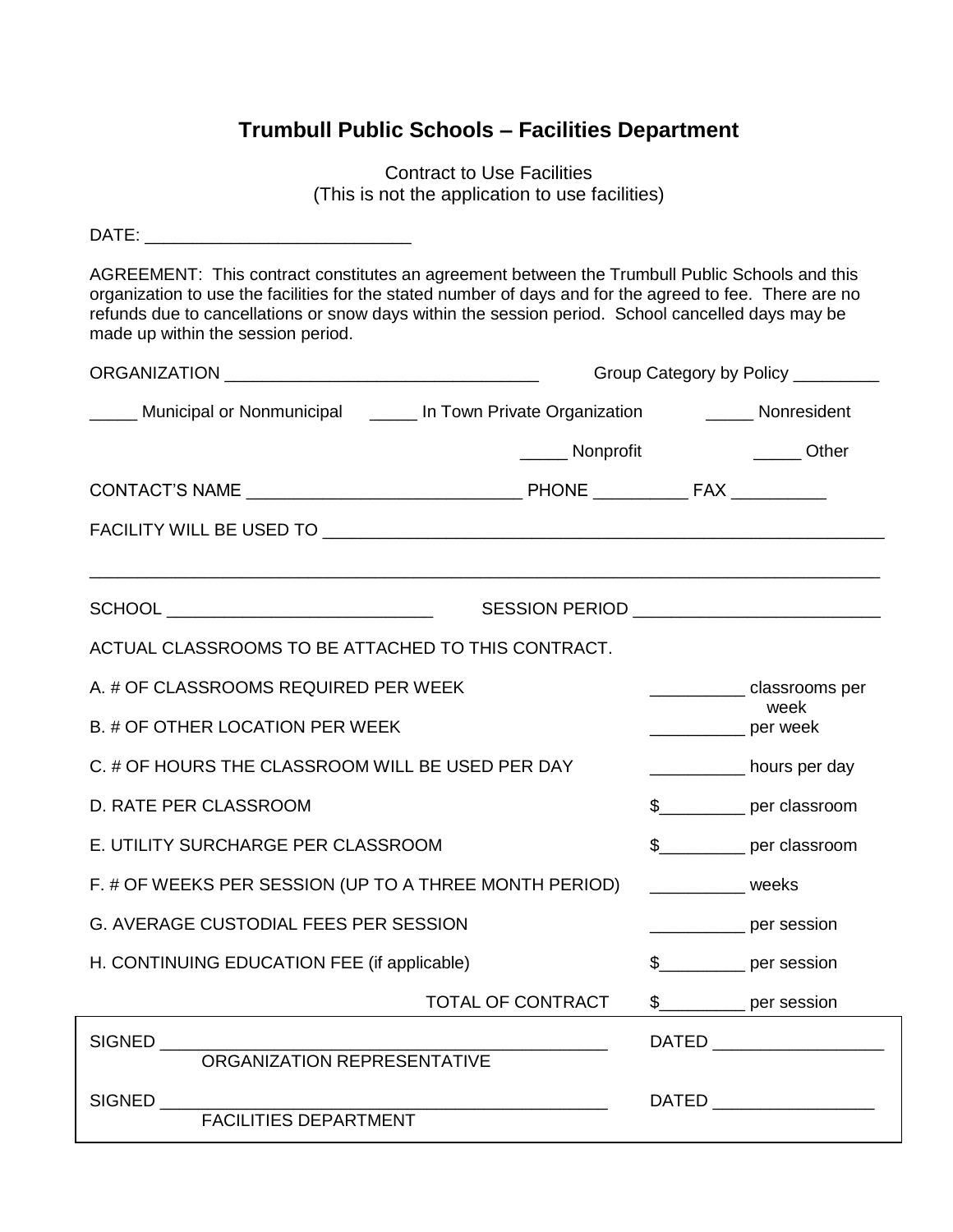#### APPLICATION FOR USE OF FACILITIES - TRUMBULL PUBLIC SCHOOLS **Applications shall be filed at last 3 weeks prior to the day of event.**

| Contact numbers:                                                                                                                                                        | Facilities Department - 452-4306                                                                         |                                           |                                |                                                                          |        |
|-------------------------------------------------------------------------------------------------------------------------------------------------------------------------|----------------------------------------------------------------------------------------------------------|-------------------------------------------|--------------------------------|--------------------------------------------------------------------------|--------|
| School Secretary:                                                                                                                                                       |                                                                                                          |                                           |                                |                                                                          |        |
| School phone #<br>Date of Application:                                                                                                                                  |                                                                                                          | Non-refundable<br>Application Fee \$25.00 |                                | (Group V only)                                                           |        |
| Name of Organization                                                                                                                                                    | (Print)                                                                                                  | Name of Event                             |                                |                                                                          |        |
| Name of Applicant                                                                                                                                                       |                                                                                                          |                                           | School Sponsor (if applicable) |                                                                          |        |
| Address                                                                                                                                                                 |                                                                                                          | Town                                      |                                | Zip                                                                      |        |
| <b>Billing Address</b>                                                                                                                                                  |                                                                                                          | Town                                      |                                | Zip                                                                      |        |
| Telephone (home)                                                                                                                                                        |                                                                                                          | Telephone (work)                          |                                | Fax                                                                      |        |
| School Requested:                                                                                                                                                       |                                                                                                          | <b>Event Purpose</b>                      |                                |                                                                          |        |
| Monday<br>Dates                                                                                                                                                         | Tuesday<br>Wednesday                                                                                     | Thursday                                  | Friday                         | Saturday                                                                 | Sunday |
| Times                                                                                                                                                                   |                                                                                                          |                                           |                                |                                                                          |        |
| Total # hrs.                                                                                                                                                            |                                                                                                          |                                           |                                |                                                                          |        |
|                                                                                                                                                                         |                                                                                                          |                                           |                                |                                                                          |        |
| Admission/Prog. Fee<br>How will the proceeds be used?                                                                                                                   | \$<br>None<br>Yes                                                                                        |                                           | Admission/program fee/person   |                                                                          |        |
| Anticipated attendance:                                                                                                                                                 | #                                                                                                        | Will food be served or sold?              |                                | yes<br>no                                                                |        |
| Areas requested:                                                                                                                                                        |                                                                                                          |                                           |                                |                                                                          |        |
| Auditorium                                                                                                                                                              | Stage crew<br>Classroom (s)                                                                              |                                           |                                |                                                                          |        |
|                                                                                                                                                                         |                                                                                                          |                                           |                                |                                                                          |        |
| Cafeteria                                                                                                                                                               | (approval)                                                                                               | Athletic Flds.(approval)                  |                                | Vehicles on field or track (approval)                                    |        |
| Gymnasium                                                                                                                                                               | Locker rooms                                                                                             | Field Lighting (approval)                 |                                | Field Buildings (approval)                                               |        |
| Pool                                                                                                                                                                    | Lavatories                                                                                               |                                           |                                | Kitchen (Arrangements <b>must</b> be made by calling Food Svc. 452-4500) |        |
| Other (name site)                                                                                                                                                       |                                                                                                          |                                           |                                | Note: School vending machines must remain operable.                      |        |
| Special instructions for custodian (set up, electrical, etc.)<br>Decorations will be used<br>no<br>yes                                                                  |                                                                                                          |                                           |                                |                                                                          |        |
|                                                                                                                                                                         |                                                                                                          |                                           |                                |                                                                          |        |
|                                                                                                                                                                         |                                                                                                          |                                           |                                |                                                                          |        |
|                                                                                                                                                                         |                                                                                                          |                                           |                                |                                                                          |        |
|                                                                                                                                                                         |                                                                                                          |                                           |                                |                                                                          |        |
| Applicant is responsible for obtaining the following signatures if anticipated attendance of 100 or more is expected.                                                   |                                                                                                          |                                           |                                |                                                                          |        |
|                                                                                                                                                                         |                                                                                                          |                                           |                                |                                                                          |        |
| Signature of Chief of Police:                                                                                                                                           |                                                                                                          | # of Officers                             |                                | Dated:                                                                   |        |
|                                                                                                                                                                         |                                                                                                          |                                           |                                |                                                                          |        |
| Signature of Fire Marshal:                                                                                                                                              |                                                                                                          | # of Firefighters                         |                                | Date:                                                                    |        |
|                                                                                                                                                                         |                                                                                                          |                                           |                                |                                                                          |        |
| <b>Current Certificate of Insurance</b>                                                                                                                                 | On file in Facilities Dept.                                                                              |                                           | Not yet received               |                                                                          |        |
|                                                                                                                                                                         | Any applicant not covered by the Town of Trumbull's insurance policy must have a \$1,000,000 certificate |                                           |                                |                                                                          |        |
| of insurance which names the Town of Trumbull and Trumbull Board of Education as "Additional-named insured."                                                            |                                                                                                          |                                           |                                |                                                                          |        |
|                                                                                                                                                                         |                                                                                                          |                                           |                                |                                                                          |        |
| The undersigned hereby agrees to comply strictly with the rules and regulations of the Board of Education                                                               |                                                                                                          |                                           |                                |                                                                          |        |
| governing the use of Trumbull Schools facilities, and agrees to pay applicable fees. Payment may be required<br>in advance at the discretion of the Board of Education. |                                                                                                          |                                           |                                |                                                                          |        |
|                                                                                                                                                                         |                                                                                                          |                                           |                                |                                                                          |        |
|                                                                                                                                                                         |                                                                                                          |                                           |                                |                                                                          |        |